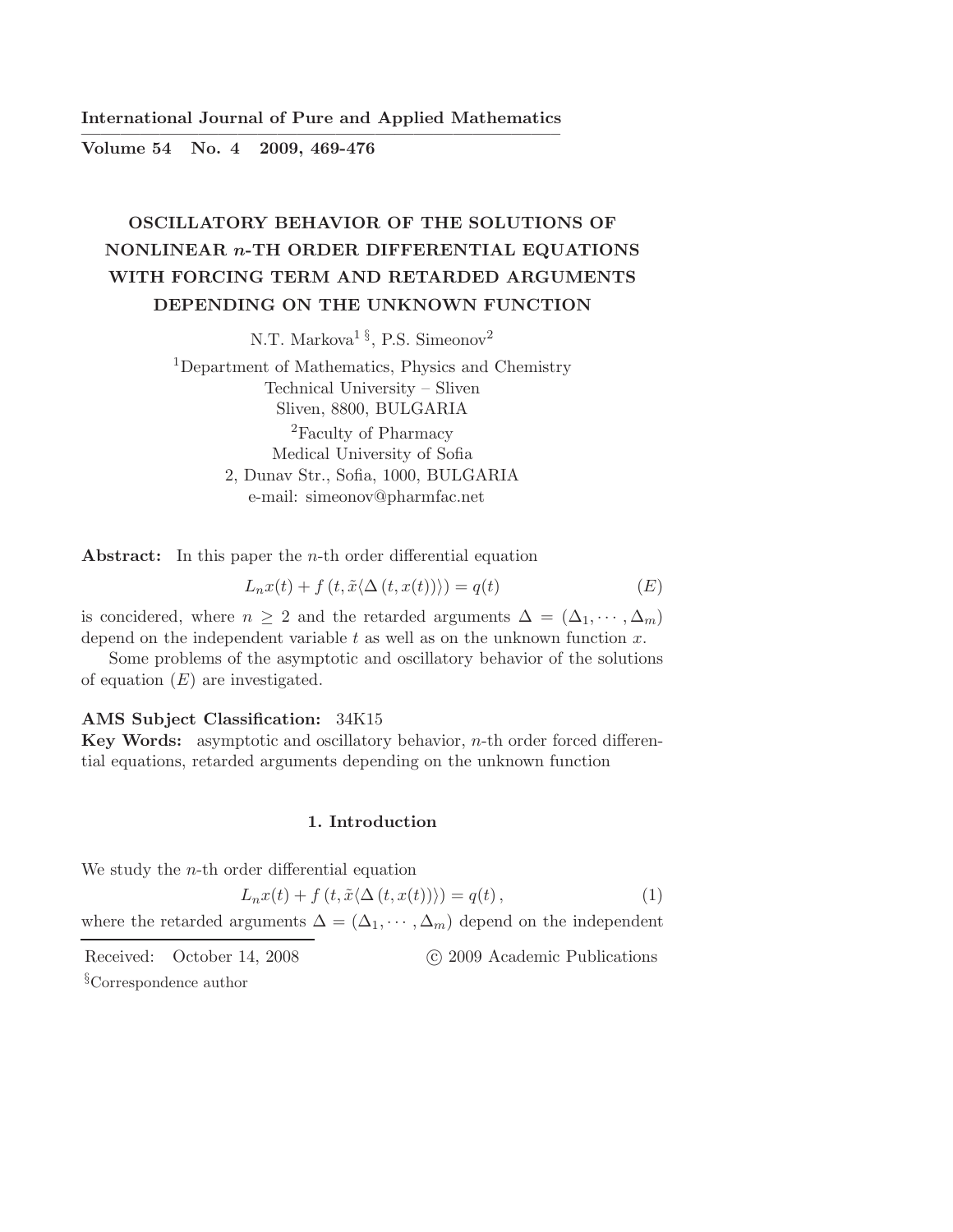variable  $t$  as well as on the unknown function  $x$ .

Here  $n \geq 2$  is an integer,  $t \in J = [\alpha, +\infty) \subseteq \mathbb{R}_+ = [0, +\infty)$ ,

$$
\tilde{x}\langle\Delta(t,x(t))\rangle = (x(\Delta_1(t,x(t))),\cdots,x(\Delta_m(t,x(t))))
$$

and  $L_0x(t) = x(t)$ ,  $L_kx(t) = r_k(t) (L_{k-1}x(t))'$ ,  $k = 1,..., n$ .

The domain  $D(L_n)$  of  $L_n$  is defined to be the set of all functions  $x: [t_0, +\infty)$  $\rightarrow \mathbb{R}$  such that  $L_kx(t), k = 1, \ldots, n$  exist and are continuous on some interval  $[t_0, +\infty) \subseteq J$ .

By a proper solution of equation (1) is meant a function  $x \in D(L_n)$  which satisfies (1) for all sufficiently large t and  $\sup\{|x(t)| : t \geq T\} > 0$  for  $T \geq t_0$ . We assume that equation (1) does possess proper solutions. A proper solution of equation (1) is called oscillatory if it has arbitrarily large zeros; otherwise it is called nonoscillatory. Equation (1) is said to be oscillatory if all its proper solutions are oscillatory.

In this paper sufficient conditions are found under which equation (1) is oscillatory. The theorems generalize and improve analogous oscillatory results obtained by Onose [7] where  $L_n x(t) = x^{(n)}(t)$  and the retarded arguments  $\Delta_j$ do not depend on  $x: \Delta_j = g_j(t)$ .

Analogous results are given in the papers of Kartsatos [1], Kiguradze [3], Kusamo and Onose [4].

The oscillatory and asymptotic behavior of equations with deviating arguments depending on the unknown function have been considered in Markova and Simeonov [5], [6].

#### 2. Preliminary Notes

Introduce the following conditions:

\n- **H1.** 
$$
r_i \in C(J, (0, +\infty)), \ i = 1, \ldots, n-1, \quad r_n \equiv 1 \text{ and}
$$
\n
$$
\int_{r_i(s)}^{\infty} \frac{ds}{r_i(s)} = +\infty, \ i = 1, \ldots, n-1.
$$
\n
\n- **H2.**  $f \in C(J \times \mathbb{R}^m, \mathbb{R})$  and  $x_1 f(t, x_1, \ldots, x_m) > 0$  for  $t \in J$ ,  $x_1 x_j > 0, \ j = 1, \ldots, m.$ \n
\n- **H3.**  $f(t, x_1, \ldots, x_m) \leq f(t, y_1, \ldots, y_m)$  provided that  $0 < x_j \leq y_j, \quad j = 1, \ldots, m \text{ or } x_j \leq y_j < 0, \ j = 1, \ldots, m.$ \n
\n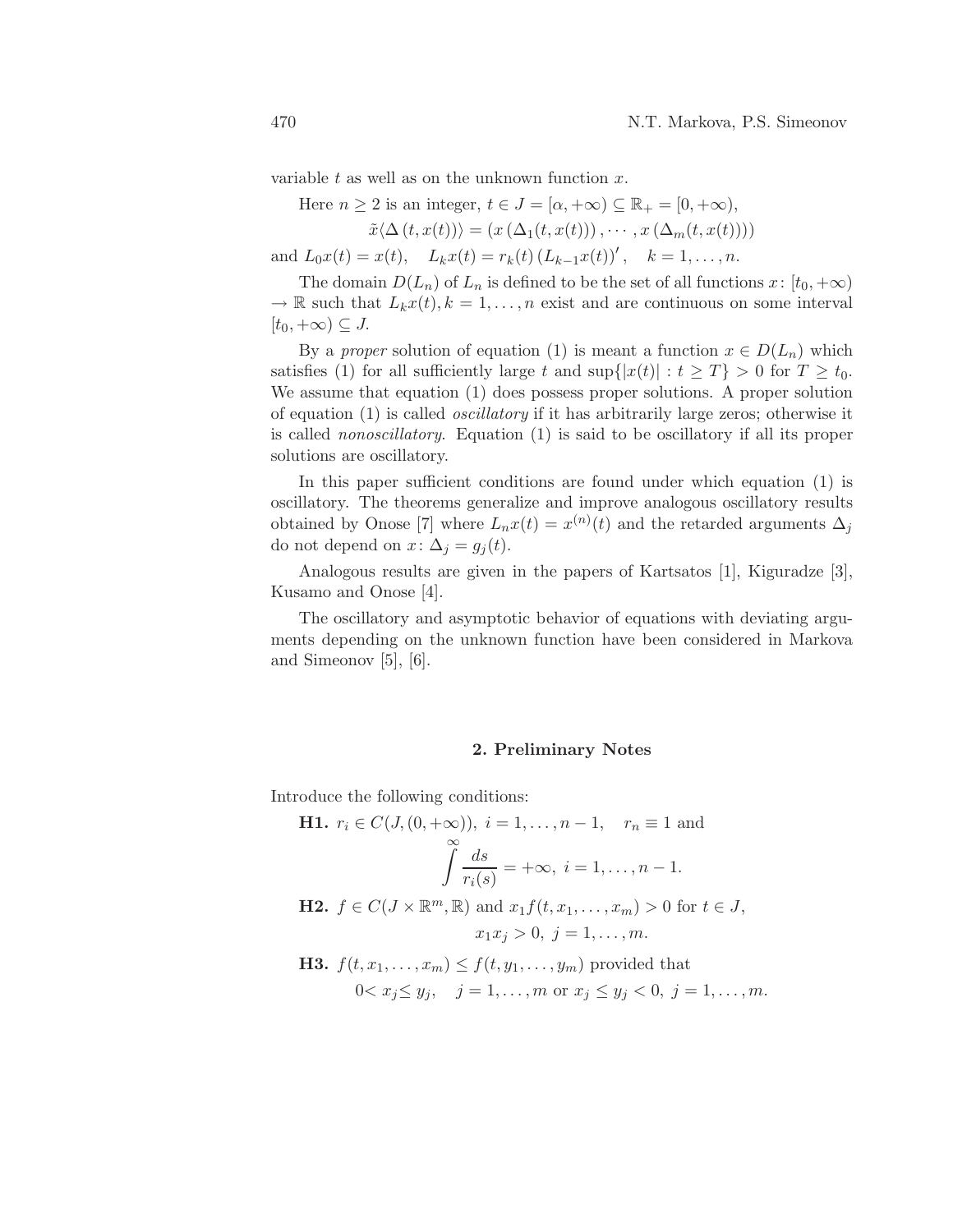**H4.**  $\Delta_j \in C(J \times \mathbb{R}, \mathbb{R}), j = 1, \ldots, m$ .

**H5.** There exist functions  $\tau_j \in C(J, \mathbb{R})$ ,  $j = 1, ..., m$  and  $T \ge \alpha$  such that

$$
\lim_{t \to +\infty} \tau_j(t) = +\infty \text{ and } \tau_j(t) \le \Delta_j(t, x) \le t
$$

for  $j = 1, \ldots, m, t \geq T$  and  $x \in \mathbb{R}$ .

**H6.**  $q \in C(J, \mathbb{R})$ .

We need the following lemma which generalizes the well-known lemma of Kiguradze [2].

**Lemma 1.** Suppose condition **H1** holds and the functions  $L_n x$  and  $x \in$  $D(L_n)$  are of constant sign and not identically zero for  $t \geq t_* \geq \alpha$ . Then there exist a  $t_k \geq t_*$  and an integer k,  $0 \leq k \leq n$  with  $n + k$  even for  $x(t)L_n(x(t))$ nonnegative or  $n + k$  odd for  $x(t)L_n(x(t))$  nonpositive and such that for every  $t \geq t_k$ 

$$
x(t)L_i x(t) > 0, \ i = 0, 1, \dots, k,
$$

$$
(-1)^{i-k} x(t)L_i x(t) > 0, \ i = k, k+1, \dots, n.
$$

## 3. Main Results

Consider the equation

$$
L_n u(t) + f(t, \tilde{u}\langle \tau(t) \rangle) = 0 \tag{2}
$$

and the inequality

$$
(L_n x(t) + f(t, \tilde{x} \langle \Delta(t, x(t)) \rangle)) \operatorname{sign} x(t) \le 0,
$$
  
\n
$$
\tilde{u} \langle \tau(t) \rangle = (u(\tau, (t))) \qquad u(\tau, (t)))
$$
\n(3)

where  $\tilde{u}\langle \tau(t)\rangle = (u(\tau_1(t)), \ldots, u(\tau_m(t)))$ .

# Theorem 1. Assume that conditions **H1-H5** hold.

(i) If n is even and equation (2) is oscillatory, then inequality (3) is oscillatory.

(ii) If n is odd and every solution  $u(t)$  of equation (2) is oscillatory or  $\lim_{t\to+\infty}u(t) = 0$ , then every solution  $x(t)$  of inequality (3) is oscillatory or  $\lim_{t \to +\infty} x(t) = 0.$ 

Proof. Let  $x(t)$  be a nonoscillatory solution of inequality (3). Without loss of generality we assume that  $x(t) > 0$ ,  $t \ge t_0 \ge \alpha$ . By condition **H5** there exists  $t_1 \geq t_0$  such that  $\Delta_j(t, x(t)) \geq \tau_j(t) \geq t_0$  and  $x(\Delta_j(t, x(t))) > 0$  for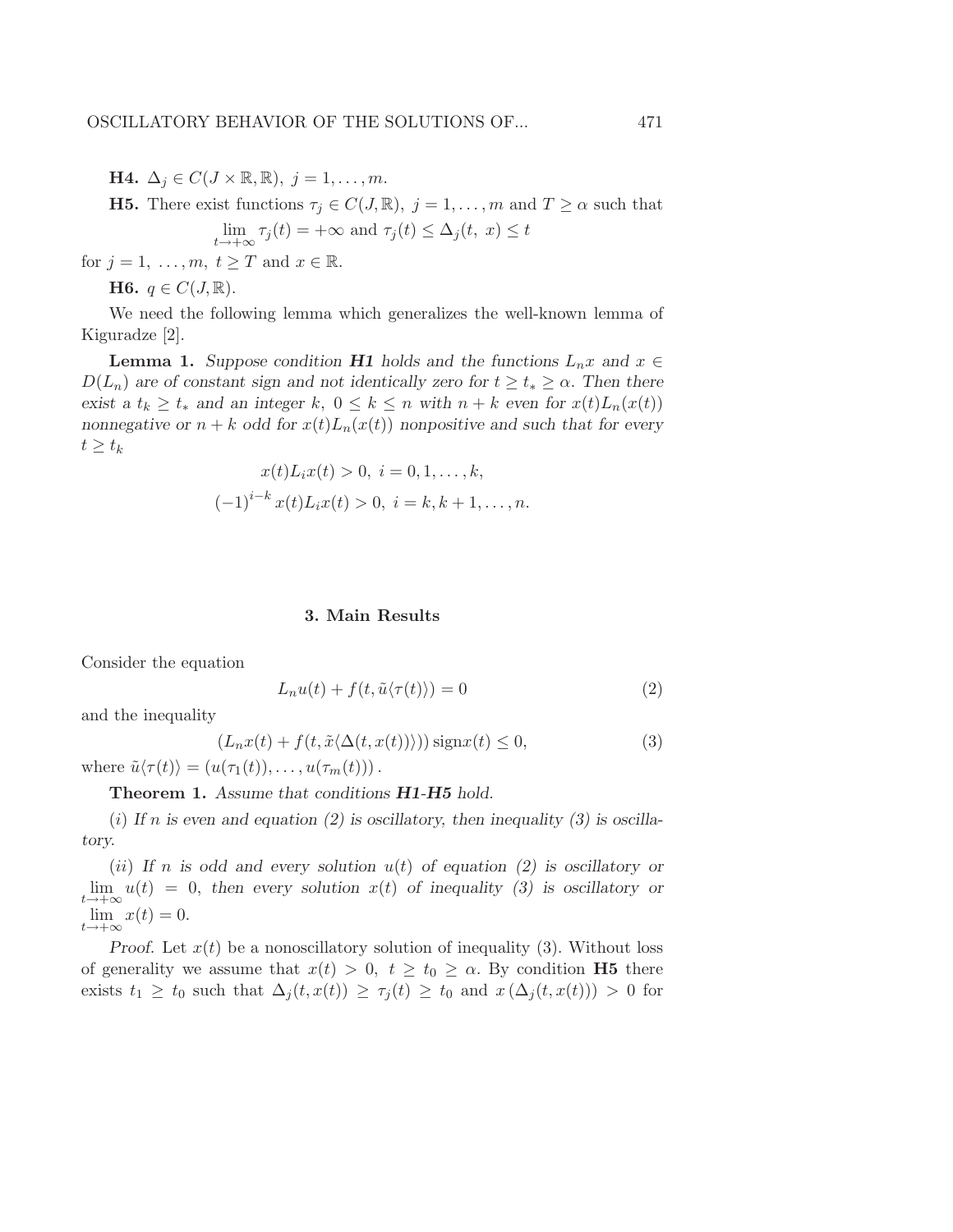$t \geq t_1, j = 1, \ldots, m$ . From inequality (3) we have

$$
L_n x(t) \le -f(t, \tilde{x} \langle \Delta(t, x(t)) \rangle) < 0, \quad t \ge t_1. \tag{4}
$$

Case 1. *n* is even. Then by Lemma 1 there exist  $t_k \geq t_1$  and  $k \in$  $\{1, 3, \ldots, n-1\}$  such that

$$
L_i x(t) > 0, \quad i = 0, 1, \dots, k, \ t \ge t_k,
$$
\n(5)

$$
(-1)^{i-k}L_ix(t) > 0, \quad i = k, k+1, \ldots, n, \ t \ge t_k.
$$

In this case  $x'(t) > 0$ ,  $x(t)$  is increasing for  $t \geq t_k$  and

$$
f(t, \tilde{x} \langle \Delta(t, x(t)) \rangle) \ge f(t, \tilde{x} \langle \tau(t) \rangle), \quad t \ge T \ge t_k. \tag{6}
$$

Integrating (4) and using (5) and (6) we obtain

$$
x(t) \ge x(T) + \Phi(t, \tilde{x}); \quad t \ge T,
$$

where  $x(T) > 0$  and

$$
\Phi(t, \tilde{x}) = \int_{T}^{t} \frac{1}{r_1(u_1)} \dots \int_{T}^{u_{k-1}} \frac{1}{r_k(u_k)} \int_{u_k}^{\infty} \frac{1}{r_{k+1}(u_{k+1})} \dots \int_{u_{n-1}}^{\infty} f(s, \tilde{x} \langle \tau(s) \rangle) \times ds du_{n-1} \dots du_1.
$$

We show that the equation

$$
z(t) = x(T) + \Phi(t, \tilde{z}), \quad t \ge T
$$

has a positive solution. To prove this, we define the sequence  $\{z_n(t)\}\$  such that  $z_0(t) = x(t), t > t_1,$ 

$$
z_{n+1}(t) = \begin{cases} x(T) + \Phi(t, \tilde{z}_n), & t \ge T, \\ x(T), & t_1 \le t \le T. \end{cases}
$$
 (7)

We see that the sequence  $\{z_n(t)\}\$ is well-defined and by induction we obtain

$$
0 < x(T) \le z_{n+1}(t) \le z_n(t) \le x(t), \quad t \ge T. \tag{8}
$$

We put  $z(t) = \lim_{n \to +\infty} z_n(t)$ ,  $t \ge t_1$ . Then by (7), (8) and Lebesque's Dominated Convergence Theorem we have

$$
z(t) = x(T) + \Phi(t, \tilde{z}), \ t \ge T. \tag{9}
$$

From (9) it follows that the function  $u = z(t) \geq x(T) > 0$  is a positive solution of equation (2) which leads to a contradiction.

Case 2. *n* is odd. Then it follows from  $(4)$  and Lemma 1 that there exist  $t_k \ge t_1$  and  $k \in \{0, 2, ..., n-1\}$  such that (5) holds.

Let  $k > 0$ . Then  $x'(t) > 0$  and the proof is the same as in the case of even  $\boldsymbol{n}.$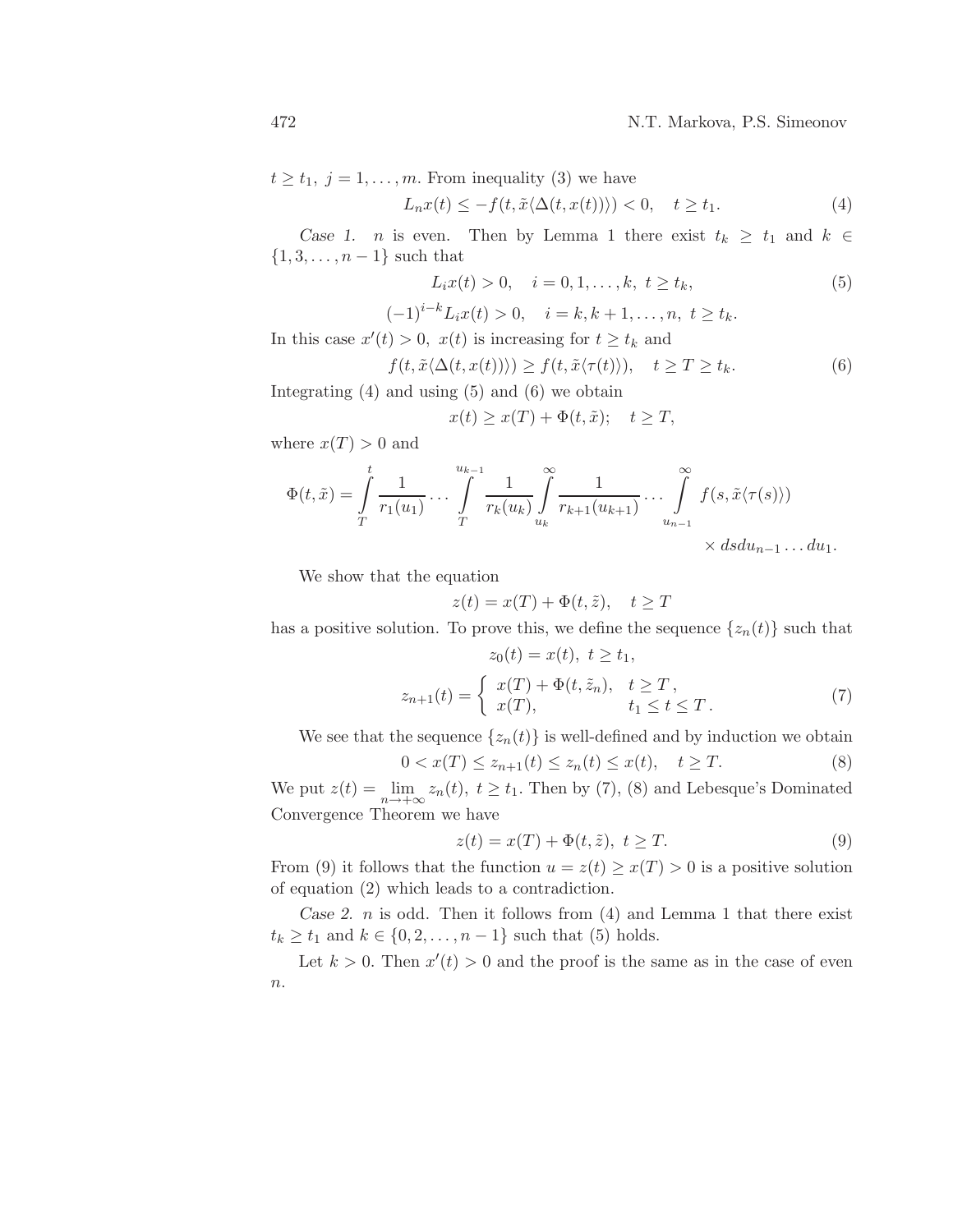Let  $k = 0$ . Then  $x'(t) < 0$ , x is decreasing and there exists the limit  $\lim_{t \to +\infty} x(t) = c \ge 0$  and  $x(t) \ge c$ . Suppose that  $c > 0$ . Then there exists  $T \ge t_k$ such that  $x(\Delta_i(t, x(t))) \geq c$  for  $t \geq T$ ,  $j = 1, ..., m$  and from (4) we have  $L_n x(t) \leq -f(t, \tilde{c}), \quad t \geq T,$  (10)

where  $\tilde{c} = (c, \ldots, c) \in \mathbb{R}^m$ . Integrating (10) and using (5) and (6) we obtain the inequality

$$
x(t) \ge c + \Psi(t, \tilde{c}), \ t \ge T,
$$

where

$$
\Psi(t,\tilde{x}) = \int\limits_t^\infty \frac{1}{r_1(u_1)} \int\limits_{u_1}^\infty \frac{1}{r_2(u_2)} \ldots \int\limits_{u_{n-1}}^\infty f(s,\tilde{x}\langle\tau(s)\rangle) ds du_{n-1} \ldots du_1.
$$

Consider the equation

$$
z(t) = c + \Psi(t, \tilde{z}), \quad t \ge T. \tag{11}
$$

We prove that (11) has a positive solution. Put

$$
z_0(t) = c, \quad t \ge t_1,
$$
  

$$
z_{n+1}(t) = \begin{cases} c + \Psi(t, \tilde{z}_n), & t \ge T, \\ c + \Psi(T, \tilde{z}_n), & t_1 \le t \le T. \end{cases}
$$

By induction we have

$$
0 < c \le z_n(t) \le z_{n+1}(t) \le x(t), \quad t \ge t_1.
$$

Then the function  $u = z(t) = \lim_{n \to \infty} z_n(t)$  is a positive solution of equation (2) and  $z(t) \ge c > 0$ , which is a contradiction.

Consider the equation

$$
L_n x(t) + f(t, \tilde{x} \langle \Delta(t, x(t)) \rangle) = 0.
$$
\n(12)

As a consequence of Theorem 1 we obtain the following theorem.

Theorem 2. Assume that conditions **H1-H5** hold.

(i) If n is even and equation (2) is oscillatory, then equation (12) is oscillatory.

(ii) If n is odd and every solution  $u(t)$  of equation (2) is oscillatory or  $\lim_{t\to+\infty}u(t) = 0$ , then every solution  $x(t)$  of equation (12) is oscillatory or  $\lim_{t \to +\infty} x(t) = 0.$ 

**Theorem 3.** Assume that conditions **H1-H6** hold and there exists  $Q \in$  $C(J,\mathbb{R})$  such that  $L_nQ(t) = q(t)$ ,  $\lim_{t \to +\infty} Q(t) = 0$  and  $Q(t)$  has an unbounded set of zeros.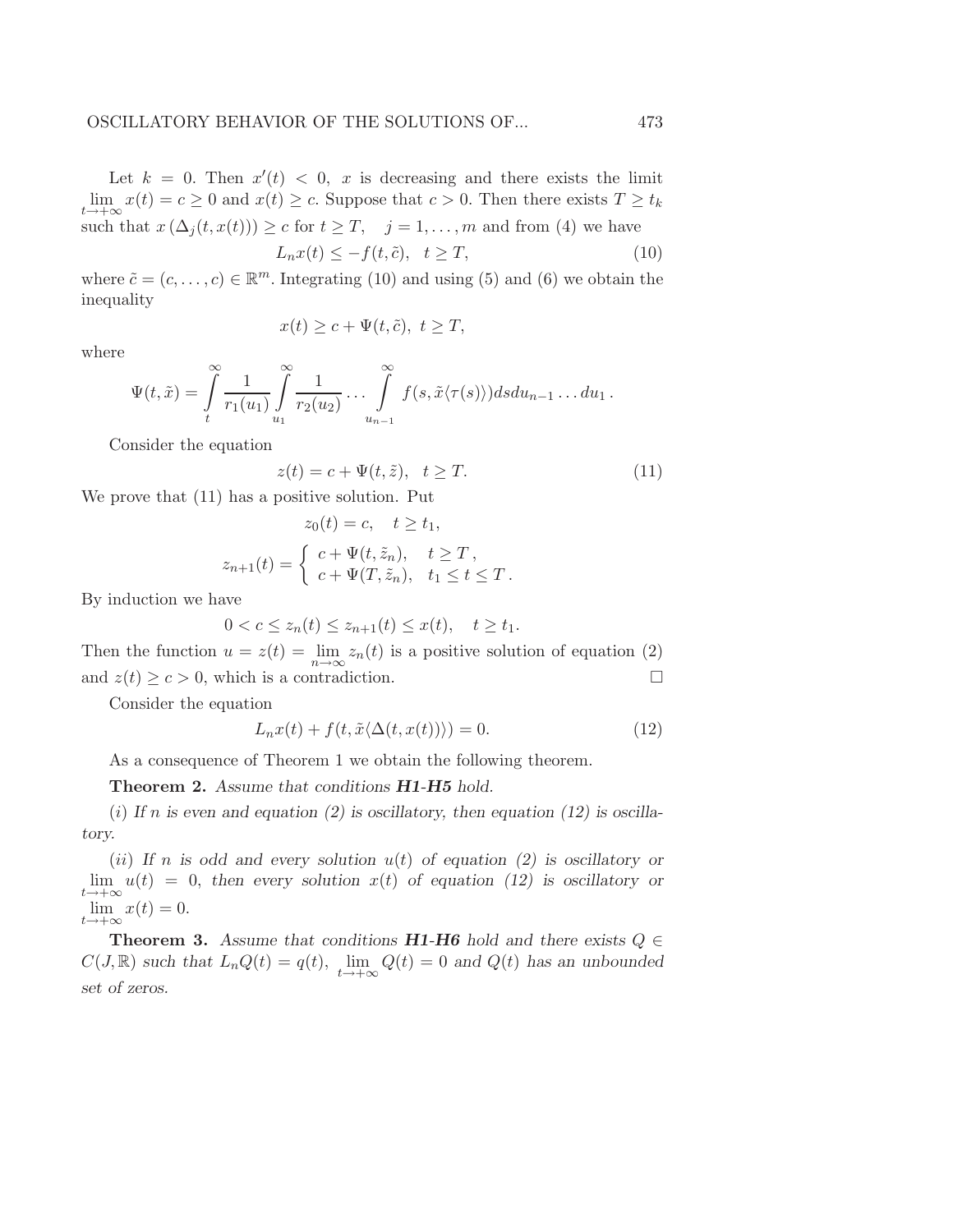(i) If n is even and equation (2) is oscillatory, then equation (1) is oscillatory.

(ii) If n is odd and every solution  $u(t)$  of equation (2) is oscillatory or  $\lim_{t\to+\infty}u(t)=0$ , then every solution  $x(t)$  of equation (1) is oscillatory or  $\lim_{t\to+\infty}x(t)$  $= 0.$ 

Proof. Let  $x(t)$  be a nonoscillatory solution of equation (1). Assume without loss of generality that  $x(t) > 0$ ,  $t \ge t_0 \ge \alpha$ . Then there exists  $t_1 \ge t_0$  such that  $x(\Delta_j(t, x(t))) > 0$  for  $t \ge t_1, j = 1, ..., m$ . Put  $y(t) = x(t) - Q(t)$ ; then

$$
L_n y(t) + f(t, \tilde{x} \langle \Delta(t, x(t)) \rangle) = 0
$$

whence it follows that  $L_n y(t) < 0, t \ge t_2 \ge t_1$ . By Lemma 1 we have that

$$
y \text{ and } y' \text{ are of constant sign for } t \ge T \ge t_2. \tag{13}
$$

If  $y(t) < 0$  for  $t \geq T$ , then  $0 < x(t) < Q(t)$  and this contradicts the assumption that  $Q(t)$  has an unbounded set of zeros. Therefore we must have

$$
y(t) > 0, \ t \geq T. \tag{14}
$$

From (13) and (14) it follows that there exists the limit

$$
\lim_{t \to +\infty} y(t) = c \qquad (0 \le c \le +\infty). \tag{15}
$$

The case  $c = 0$  is possible only if n is odd. Then  $\lim_{t \to +\infty} x(t) = 0$ .

Let  $0 < c \leq +\infty$  and  $2d \in (0, c)$ . Then we conclude from  $(13)-(15)$  that there exists  $t_3 \geq T$  such that

$$
y(t) > 2d, \ |Q(t)| \le d \ \text{for } t \ge t_3.
$$

The function  $z(t) = y(t) - d$  satisfies the inequalities

$$
0 < d < z(t) \le y(t) + Q(t) = x(t), \quad t \ge t_3,
$$

and either

$$
L_n z(t) + f(t, \tilde{z} \langle \tau(t) \rangle) \le 0 \quad (\text{if } y' > 0),
$$

or

$$
L_n z(t) + f(t, \tilde{d}) \le 0 \quad (\text{if } y' < 0).
$$

In the both cases we conclude as in the proof of Theorem 1 that equation (2) has a positive solution  $u(t)$  with  $u(t) \geq d$ , which is a contradiction.

**Theorem 4.** Assume that conditions **H1-H6** hold and there exists  $Q \in$  $C(J, \mathbb{R})$  such that  $L_n Q(t) = q(t)$  and  $\lim_{t \to +\infty} Q(t) = 0$ .

(i) If n is even and equation (2) is oscillatory, then every solution  $x(t)$  of equation (1) is oscillatory or  $\lim_{t \to +\infty} x(t) = 0$ .

(ii) If n is odd and every solution  $u(t)$  of equation (2) is oscillatory or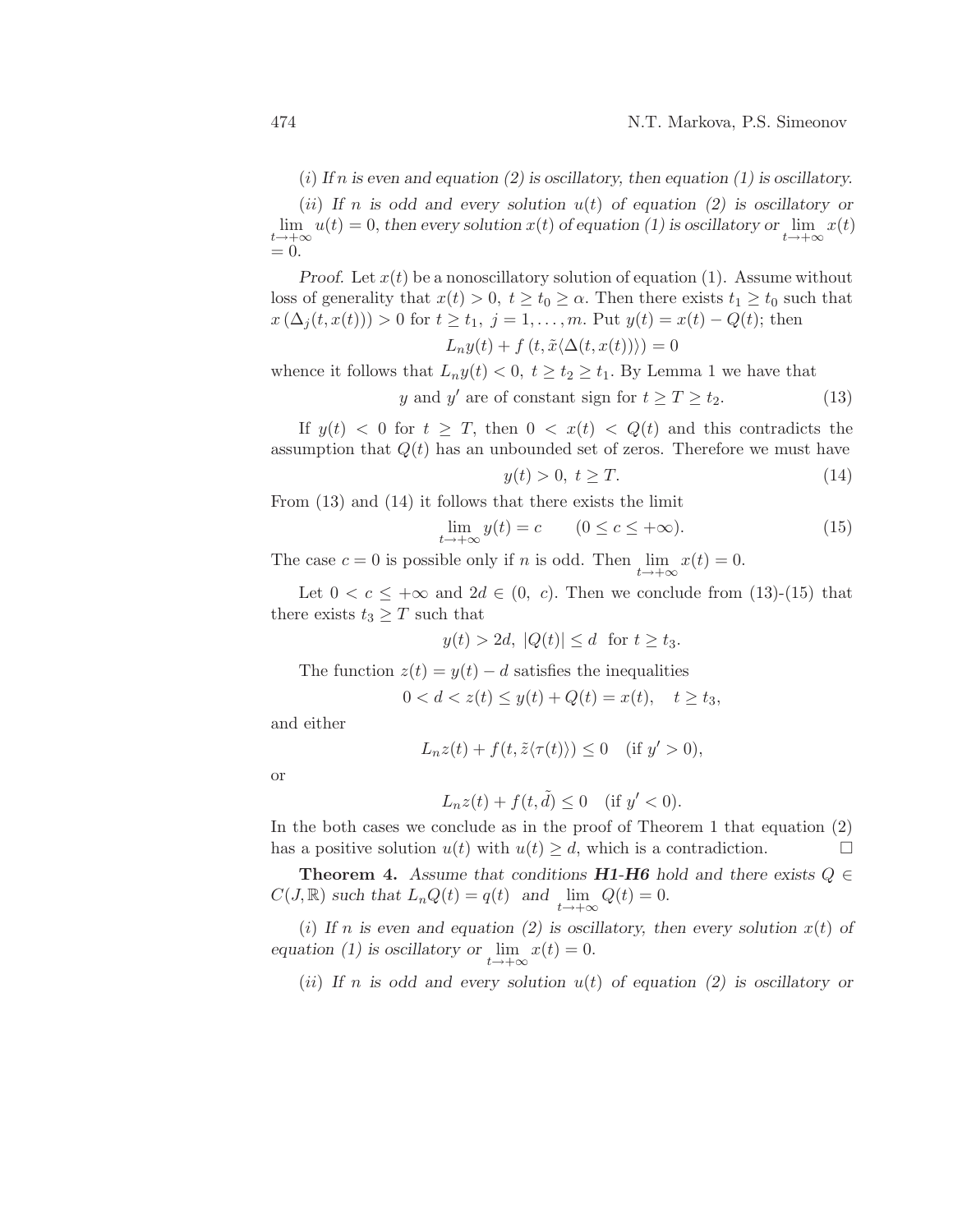$\lim_{t\to+\infty}u(t)=0$ , then every solution  $x(t)$  of equation (1) is oscillatory or  $\lim_{t\to+\infty}x(t)$  $= 0.$ 

The proof of Theorem 4 is contained in the proof of Theorem 3.

Theorem 5. Assume that conditions  $H1-H6$  hold and there exist constants  $q_1, q_2$  and sequences  $\{t'_s\}, \{t''_s\}$  such that

$$
\lim_{s \to +\infty} t'_s = \lim_{s \to +\infty} t''_s = +\infty, \ Q(t'_s) = q_1, \ Q(t''_s) = q_2
$$

and

$$
q_1 \le Q(t) \le q_2.
$$

(i) If n is even and equation (2) is oscillatory, then equation (1) is oscillatory.

(ii) If n is odd and every solution  $u(t)$  of equation (2) is oscillatory or  $\lim_{t \to +\infty} u(t) = 0$ , then every solution of equation (1) is oscillatory or

$$
\lim_{t \to +\infty} (x(t) - Q(t)) = -q_1 \qquad (or \ -q_2).
$$

Proof. Let  $x(t)$  be a nonoscillatory solution of equation (1). Assume without loss of generality that  $x(t) > 0$ ,  $t \ge t_0 \ge \alpha$ . Then there exists  $t_1 \ge t_0$  such that  $x(\Delta_i(t, x(t))) > 0$  for  $t \ge t_1, j = 1, ..., m$ . Let  $y(t) = x(t) - Q(t)$ ; then

$$
L_n y(t) + f(t, \tilde{x} \langle \Delta(t, x(t)) \rangle) = 0,
$$
\n(16)

which implies  $L_n y(t) < 0, t \ge t_2 \ge t_1$ . By Lemma 1 it follows that (13) holds. Put  $z(t) = y(t) + q_1$ . Since  $y(t)$  is monotone we have

$$
\lim_{t \to +\infty} z(t) = c \quad (-\infty \le c \le +\infty).
$$

Let  $-\infty \leq c < 0$ . Then we have that  $y(t) + q_1 < 0$  for all sufficiently large t. It follows that

$$
0 > y(t'_{s}) + q_{1} = y(t'_{s}) + Q(t'_{s}) = x(t'_{s}) > 0,
$$

which is a contradiction.

Let  $c = 0$ . Then we have  $\lim_{t \to +\infty} (x(t) - Q(t)) = -q_1$ .

Let  $0 < c \leq +\infty$  and  $d \in (0, c)$ . Then we have

$$
0 < d \le z(t) = y(t) + q_1 \le y(t) + Q(t) = x(t). \tag{17}
$$

We conclude from (16) and (17) that

$$
L_n z(t) + f(t, \tilde{z} \langle \Delta(t, x(t)) \rangle) \leq 0.
$$

The following two cases are possible.